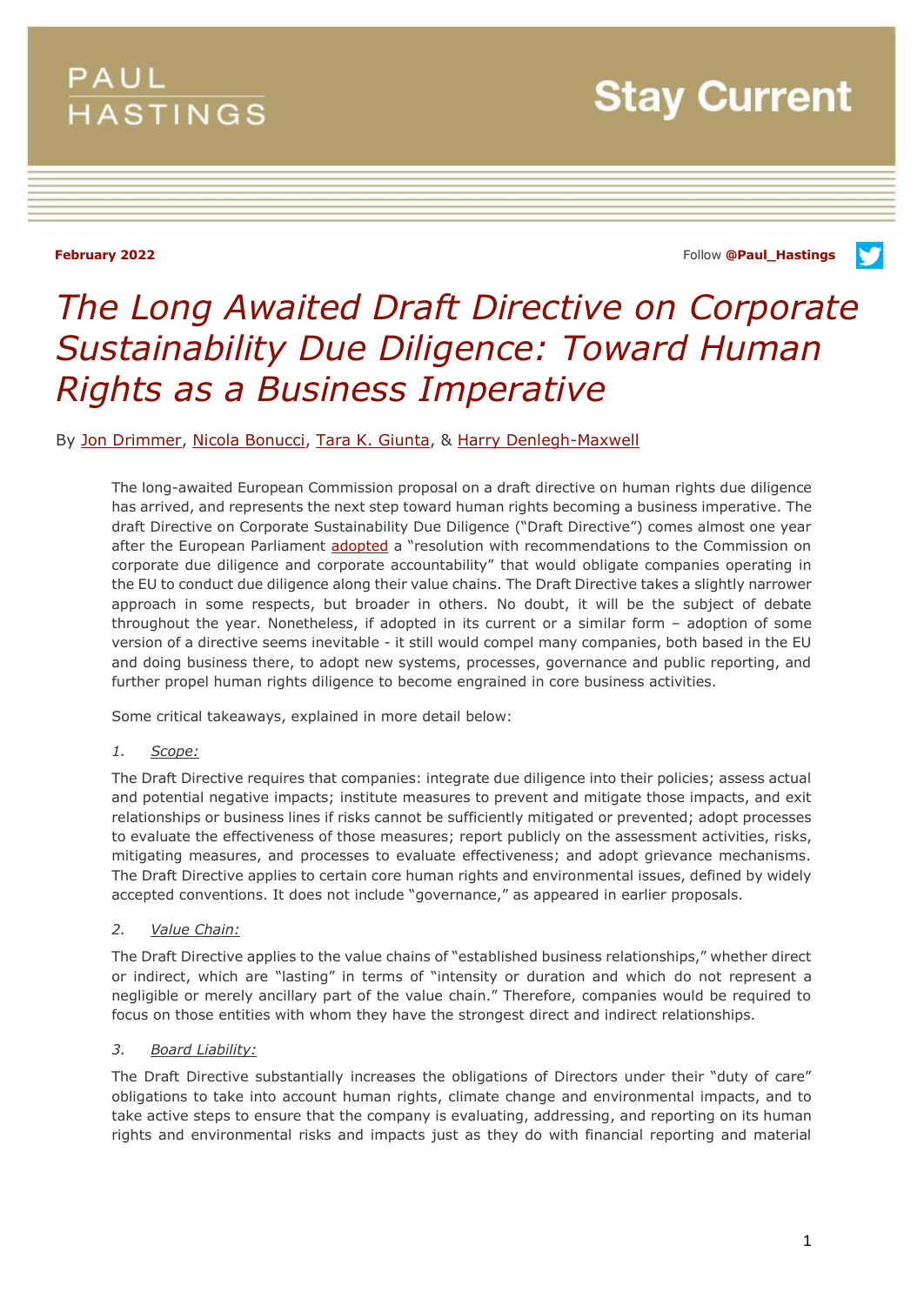business risks. Specifically, boards must oversee the company's due diligence policy and program to address actual and potential impacts.

## *4. Liability:*

The Draft Directive contemplates sanctions and penalties for failing to conduct adequate due diligence. Regarding civil liability, it requires Member States to ensure that companies can be held liable for damages if they fail to prevent, mitigate, and terminate a negative impact that "should have been identified, prevented, mitigated, brought to an end or its extent minimised." That applies to company operations, those of their subsidiaries, and those of their long-term value chain partners. However, regarding business partners, where a company does take appropriate action through contractual clauses or mitigating measures, it will not be liable for damages for the adverse impact of an indirect partner with whom it has an established business relationship unless the action taken was unreasonable in mitigating or preventing the impact.

### *5. Enforcement:*

Member States will be required to establish a supervisory authority that will monitor the activities of regulated companies, and can act when substantiated concerns are raised. Companies will be regulated in the Member State where they have a registered office, or where they generate the most revenue. Member States can conduct investigations where they believe breaches by a company of its obligations have occurred, must allow individuals and entities to raise "substantiated concerns" about a company's failure to comply with domestic laws that carry out the Directive, and must ensure they have access to a court or other impartial body to raise their concerns.

## **Background**

The last few years have witnessed a sprint toward mandatory human rights due diligence throughout Europe, with a marked acceleration in 2021. Domestic laws requiring that companies assess human rights and sometimes environmental risks in their supply or value chains have now been enacted, in one form or another, in [France,](https://www.legifrance.gouv.fr/jorf/id/JORFTEXT000034290626/) [Germany,](https://perma.cc/8JUX-ET2Q) [Norway,](https://lovdata.no/dokument/NLE/lov/2021-06-18-99) and [Switzerland.](https://www.parlament.ch/centers/eparl/curia/2016/20160077/Texte%20pour%20le%20vote%20final%202%20NS%20F.pdf) Legislative efforts are progressing in Spain, the Netherlands, and elsewhere, and government leaders across the continent have pledged similar efforts. Scores of major European companies and investors have likewise voiced their support for mandatory human rights diligence laws. The Commission references this proliferation of initiatives in support of a Union-wide approach. According to the Commission, "if due diligence requirements are significantly different among Member States, this creates legal uncertainty, fragmentation of the Single market, additional costs and complexity for companies and their investors operating across borders as well as other stakeholders. EU action can avoid this and therefore has added value."

Indeed, in February 2020 the EU published a lengthy study on regulatory options for due diligence legislation, followed shortly thereafter by a commitment from EU Justice Commissioner Didier Reynders to introduce rules for mandatory corporate environmental and human rights due diligence in early 2021. In September 2020, the EU's Committee on Legal Affairs [published](https://www.paulhastings.com/insights/client-alerts/pre-draft-of-the-eu-mandatory-corporate-due-diligence-and-corporate-accountability-initiative-10-questions-businesses-need-to-know) a report that included a draft directive focusing on mandatory human rights, environmental, and governance due diligence throughout a company's value chain, relying largely on principles in the UN Guiding Principles on Business and Human Rights and the OECD Guidelines for Multinational Enterprises. Following a public consultation, in [March 2021,](https://www.lexology.com/library/detail.aspx?g=dd228bbc-36e0-4e38-86a2-bd510d9e483a) the European Parliament adopted a resolution requesting that the Commission submit a legislative proposal on mandatory supply chain due diligence based on the new proposed directive annexed to the resolution.

The European Parliament proposal took a maximalist approach. The proposal applied to EU-based businesses, as well as non-EU based businesses active in the EU's internal market. It covered large businesses and publicly listed or high-risk small and medium-sized enterprises ("SMEs"). It was not limited to certain sectors, and included state-owned enterprises. It encompassed human rights, as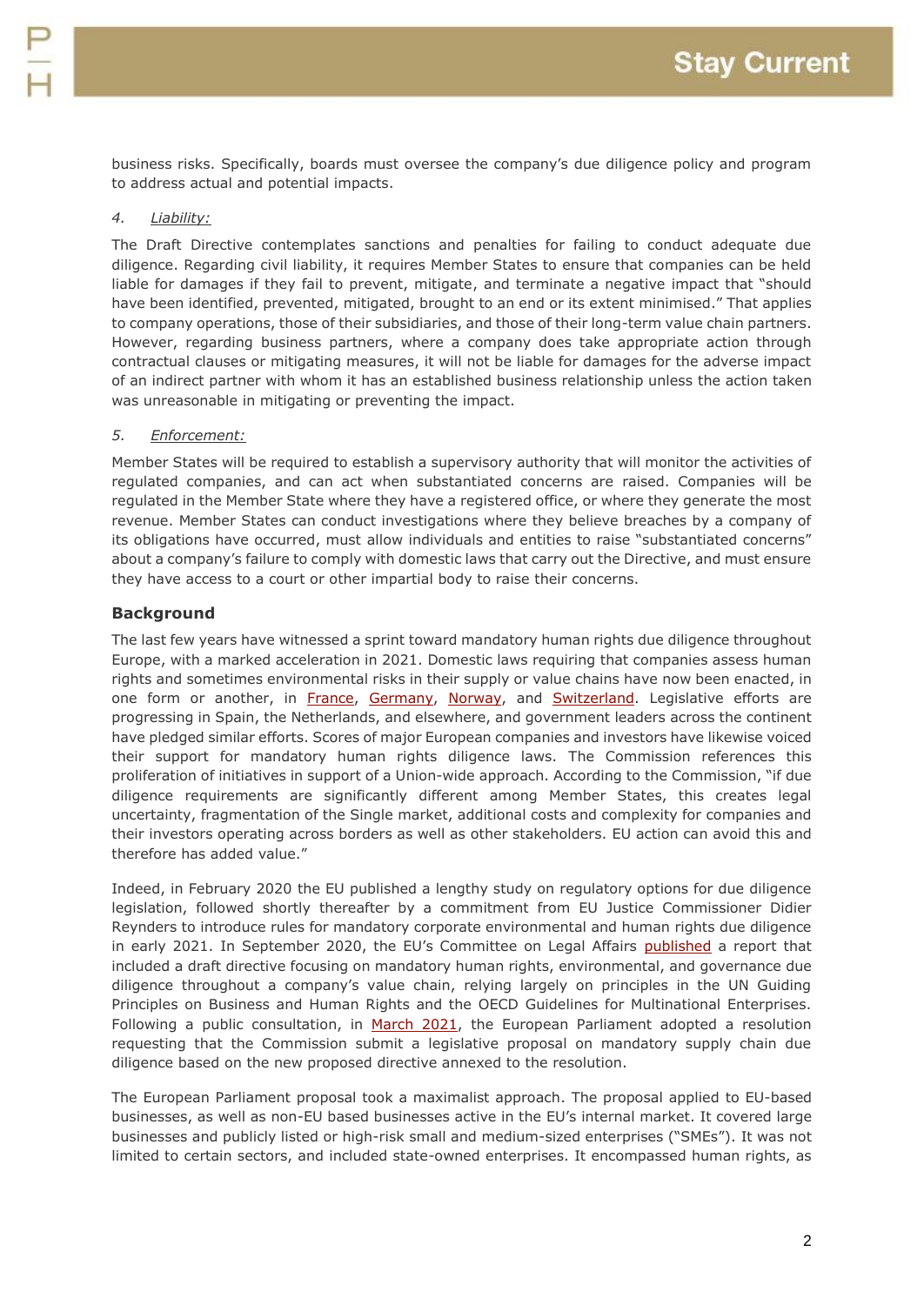well as environmental and "governance" risks, with governance including corruption, undue political influence, and tax evasion. It applied to companies, their affiliates, and their value chains—upstream and downstream—without limitation. The core requirements, which are similar among mandatory diligence laws, included member state obligations to introduce rules to compel businesses to identify and assess on an ongoing basis and through risk-based monitoring whether their operations and business relationships cause, contribute to, or are directly linked to potential or actual adverse impact. Under that proposal, businesses were required to: specify those actual or potential impacts, as well as their level of severity, likelihood, and urgency; map and publish details about their value chains upstream and downstream; adopt business processes to prevent or mitigate the risks of negative impacts; evaluate the effectiveness of those processes; and report publicly on the risks, responsive measures, and how companies are assessing the effectiveness of those measures. The proposal did not require director oversight or that directors affirm company public reports, but envisaged that for due diligence to be embedded in the culture and structure of an undertaking, the boards should adopt and implement a sustainability and due diligence strategy, that boards should have appropriate knowledge, training, and experience in due diligence matters, and that large companies must establish an advisory committee to inform the board about due diligence matters. It required companies to institute grievance mechanisms, and provided that liability could accrue for a failure to meet the diligence requirements, that meeting the requirements of the Directive would not be a defense to civil liability, and that liability could accrue from the activities of business relationships. Finally, it noted that each EU country would have to designate a competent governmental authority to oversee application of the Directive and empower that authority to conduct investigations to ensure compliance.

## **The Draft Directive**

Originally, it was expected that the Commission would present its draft in July 2021, then October, and then December 2021. Obviously, the Draft Directive has been the product of significant debate, as it has pared back the European Parliament proposal (hereafter the "proposal") in many key respects. In terms of the salient components:

*Scope*. As with the proposal, the Draft Directive applies to EU-based and non-EU based businesses operating in the EU. However, whereas the original proposal applied to large companies and publicly listed or high-risk SMEs, the Draft Directive takes a slightly different approach.

As set forth in Article 2, it covers: EU-based companies with (a) more than 500 full-time equivalent ("FTE") employees and more than €150 million in annual turnover; or (b) 250 to 500 FTEs and more than €40 million in annual turnover, with at least 50% of that turnover generated from those specific sectors that correspond to the OECD's [sector-specific due diligence guidances.](http://mneguidelines.oecd.org/sectors/) Specifically, as of today, that includes: (i) textiles, clothing, and footwear, including leather and related products; (ii) agriculture, forestry, fisheries, food manufacturing, and the trade of agricultural raw materials, animals, food, and beverages; and (iii) mineral resources wherever they are extracted, including oil, gas, coal, metals, ores and non-metallic minerals, the manufacturing of metal products, non-metallic mineral products and fabricated metal products (except machinery and equipment), and the trade of mineral resources and mineral products, including metals, ores, fuels, and chemicals. For non-EU based companies, the Directive would also apply: (a) if they generated a net turnover of more than €150 million in the EU over the past year; or (b) they generated more than €40 million in annual turnover in the EU, and where at least 50% of their net worldwide turnover was generated in one or more of the sectors above. No employee threshold applies to non-EU based companies. According to the Commission, that would cover about 13,000 EU companies and about 4,000 third-country companies. It excludes SMEs, however.

Notably, the list of sectors for smaller or mid-sized companies appears to exclude several, such as technology, life sciences, finance, and construction, which have been associated with negative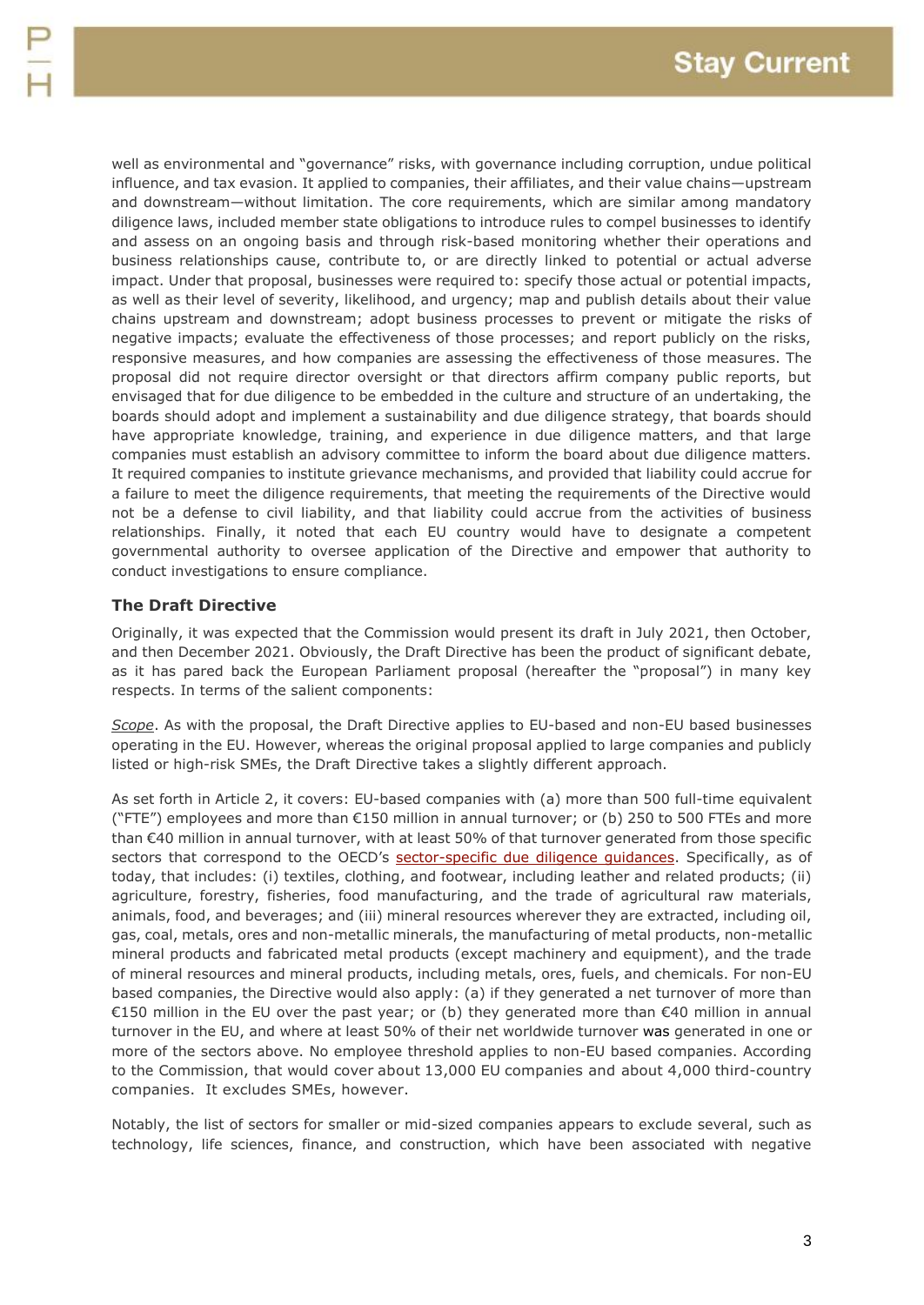human rights impacts. Further, the employee and/or turnover thresholds are lower than the new German Supply Chain Due Diligence Act, France's Duty of Vigilance Law, and the Swiss domestic ordinance, and thus would require amendments to those laws.

*Substantive Scope*. The Draft Directive (Art. 4) takes a narrower approach than the proposal. It includes human rights and the environment, as did the proposal, the UN draft business and human rights treaty, and the French Duty of Vigilance Law. However, it does not include "governance" despite numerous links between corruption and human rights, and a recent Parliament [recommendation](https://www.europarl.europa.eu/doceo/document/TA-9-2022-0042_EN.pdf) to adopt an EU global anti-corruption strategy that acknowledges the link between human rights and corruption. The absence of a governance requirement would perhaps make it somewhat easier for companies to meet the core requirements of the Directive, though given the existing enforcement approach to anti-corruption, many companies have anti-corruption programs in place already.

Further, it is unclear which human rights it actually covers. It enumerates certain core human rights as defined in instruments such as the International Bill of Human Rights, the UN Convention on the Rights of the Child, and certain ILO Conventions, and the Palermo Protocol to prevent trafficking in persons. Importantly, it then includes an important catch-all that substantially expands the list, encompassing rights protected by an enumerated human rights agreement "which directly impairs a legal interest protected in those conventions."

Regarding the environment, it covers provisions reflected in major international Conventions, including the Convention on Biological Diversity, the Minamata Convention, the Basel Convention, and others. In substance, it covers biodiversity, endangered species, mercury-added products and waste, exporting hazardous waste and waste disposal, certain chemicals and pollutants, and other areas. Oddly, it does not include climate change or the Paris Agreement. However, Article 15 provides that Member States must ensure that EU-based companies covered by the Draft Directive "adopt a plan to ensure that the business model and strategy of the company are compatible with the transition to a sustainable economy," and with limiting of global warming to 1.5 °C under the Paris Agreement. The plan also should include whether climate change is a risk for the company's operations, and if it is a "principal risk," emission reduction objectives. Of note, neither the German nor the Norwegian laws appear to cover the full scope of environmental issues contemplated, and the Swiss ordinance—which focuses on child labor—covers neither the environment nor all of the human rights referenced in the Draft Directive.

*Value Chain Coverage*. Like the proposal, the Draft Directive covers company operations, subsidiaries, and other business relationships. It also covers both upstream and downstream business relationships, to some extent. However, unlike the draft proposal, the Draft Directive primarily applies to the value chains of "established business relationships," namely those, whether direct or indirect, which are lasting in nature and which do not "represent a negligible or merely ancillary part of the value chain" (Art. 3(f)). On the one hand, that should help limit the obligations of companies to conduct due diligence on all aspects of their value chains, allowing them to focus on those entities most significant to their products and services. In some respects, this concept is akin to the French Duty of Vigilance Act, which draws from the commercial law concept "relation commerciale établie" (established commercial relationship). By comparison, the German and French laws only focus on the supply chain (e.g., upstream), and not on downstream customers and endusers, and thus both would require expansion in those respects.

On the other hand, where there is an established direct business relationship, the intent is for the entire value chain of that business relationship to fall within the scope of the Draft Directive. Article 1(1)(a) makes clear that the intent is to place "obligations for companies regarding actual and potential human rights and environmental adverse impacts, with respect to their own operations, the operations of their subsidiaries, and the value chain operations carried out by entities with whom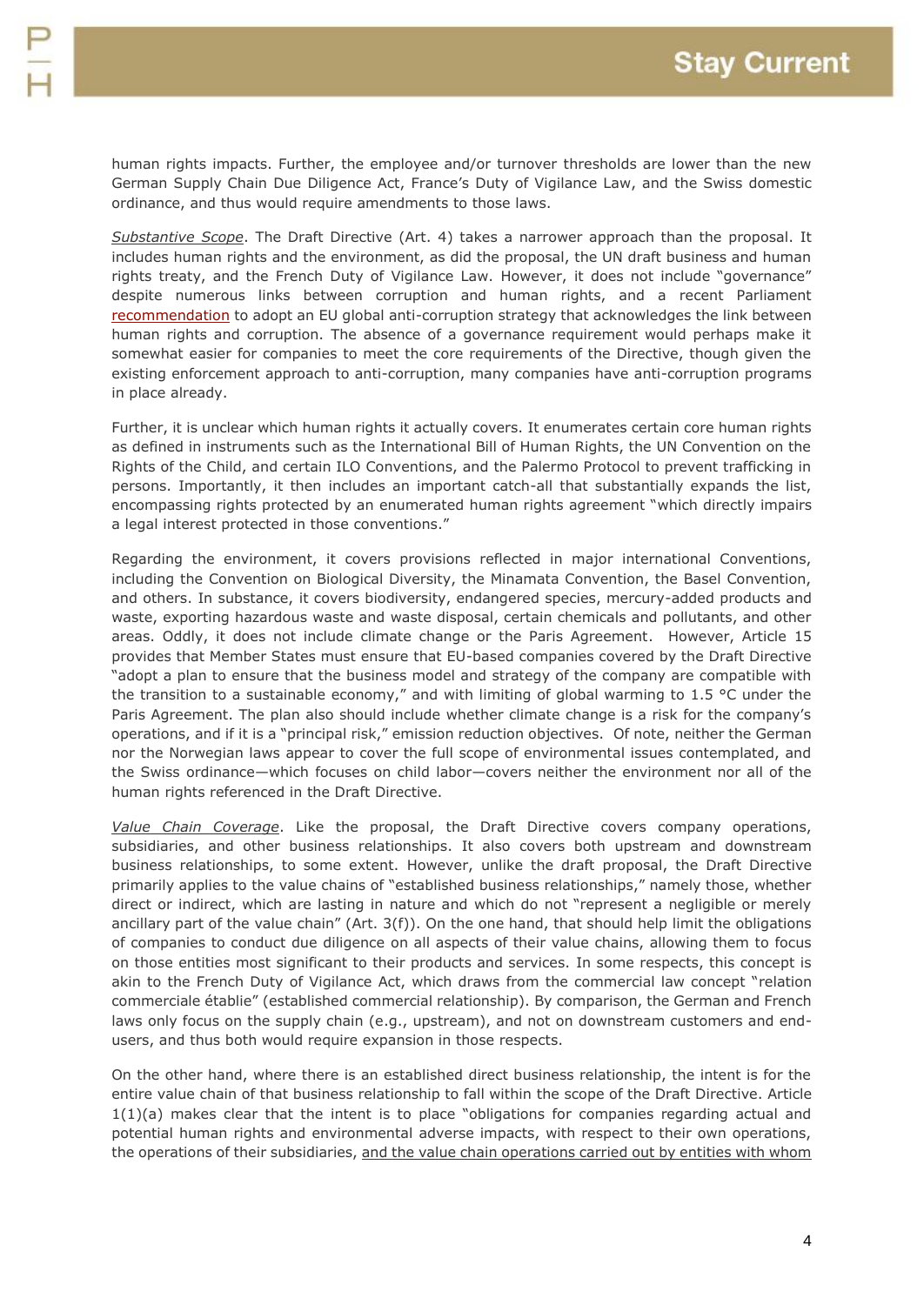the company has an established business relationship" (emphasis added). That concept is explained further in the recitals (paragraph 21): "If the direct business relationship of a company is established, then all linked indirect business relationships should also be considered as established regarding that company." Accordingly, the Draft Directive seeks to compel companies to assess risks and use their leverage not just on established direct relationships, but also on that third party's relationships. However, given that the concept of extending obligations to the value chains of established direct relationships is not included in the formal definition of "established business relationship" in Article 3(f), it remains to be seen whether it would be construed as such in practice.

*Core Requirements*. Similar to the proposal, the Draft Directive (Art. 5) provides that Member States must enact laws that require companies to integrate due diligence into "all corporate" policies, and have in place a due diligence policy that reflects the company's diligence approach, a code of conduct, and a description of the processes to implement due diligence and verify compliance with the code. In essence, this requirement dictates that companies must enact formal diligence processes.

In addition, most of the core diligence requirements (Art. 4) are similar to the proposal. Indeed, the diligence concept in the Draft Directive largely reflects the scheme in the OECD Due Diligence Guidance for Responsible Business Conduct and OECD sector-specific due diligence guidance, which typically take a four part approach: assess actual and potential negative impacts; institute measures to prevent and mitigate those impacts; adopt processes to evaluate the effectiveness of those measures; and report publicly on the assessment activities, risks, mitigating measures, and processes to evaluate effectiveness. Specifically, under the Draft Directive, states must adopt legislation that requires that companies:

- Conduct due diligence regarding whether their operations and established business relationships cause, contribute to, or are directly linked to potential or actual adverse impacts (Art. 6);
- Take steps to prevent or mitigate the risks of such negative impacts, including through action plans, contractual clauses with business partners, and necessary investments, and where adverse impacts could not be prevented or mitigated, the company cannot enter into new or extended relationships related to those impacts (Art. 7);
- Bring to an end actual negative impacts that have been, or should have been identified, whether through the payment of damages to individuals or compensation to affected communities, through corrective action plans, contract clauses, investment into management or production processes and infrastructure, terminating business relationships where relevant adverse impacts cannot be ended or mitigated, and ceasing relevant future business activities (Art. 8);
- Adopt grievance mechanisms that allow concerns to be raised directly by affected individuals or through trade unions or civil society organizations (Art. 9);
- At least every 12 months and when there are reasonable grounds to believe that significant new risks are present, assess the effectiveness of their processes to identify, mitigate, prevent, and terminate negative impacts in their operations and those of their established business relationships, through qualitative and quantitative indicators (Art. 10); and
- Report on the nature of the diligence steps, potential and actual impacts, and the actions taken on those, in a manner to be further defined by the Commission (Art. 11).

While much of this is similar, at least conceptually, to last year's proposal, the Draft Directive expands—in Articles 7 and 8—the notion that companies must take action to mitigate and present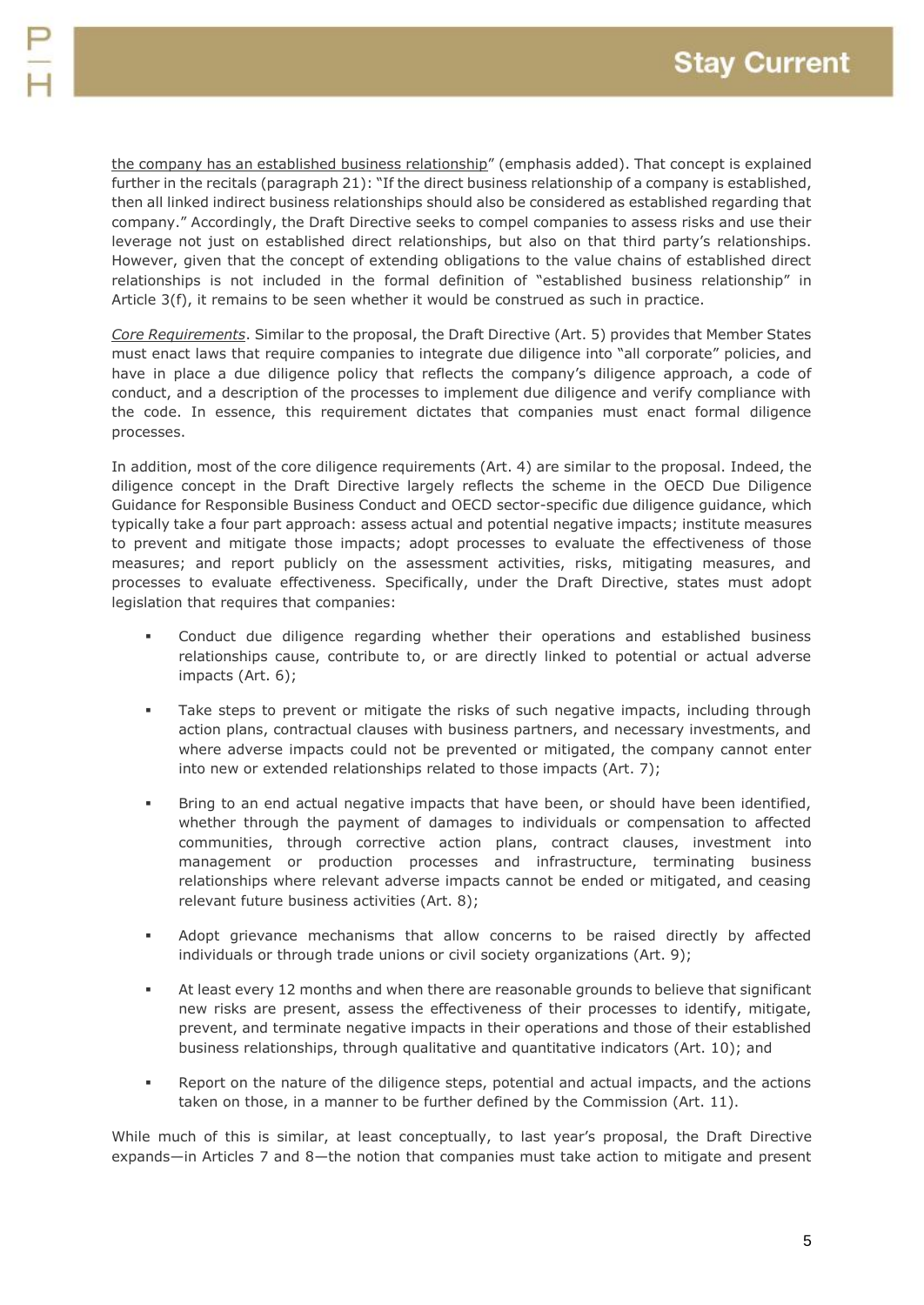negative impacts, including curtailing business activities and relationships. In its explanatory memorandum, the Commission cautions that a reasonableness standard should apply, indicating that "[t]his Directive should not require companies to guarantee, in all circumstances, that adverse impacts will never occur or that they will be stopped. . . . The company should take the appropriate measures which can reasonably be expected to result in prevention or minimisation of the adverse impact under the circumstances of the specific case. Account should be taken of the specificities of the company's value chain, sector or geographical area in which its value chain partners operate, the company's power to influence its direct and indirect business relationships, and whether the company could increase its power or influence." While Articles 7 and 8 use the term "appropriate" and "proportionate," Article 6—reflecting the due diligence requirement—does not reference a riskbased approach. Accordingly, the Commission's statement of intention ultimately may not be easy to reconcile with the provisions themselves, nor the Draft Directive's liability provisions, discussed below.

*Guidance.* The Draft Directive contemplates a wide range of guidance to assist companies. These include the Commission issuing model contract clauses (Art. 12), providing sector-specific guidelines (Art. 13), supporting due diligence in the Union and third countries and facilitating joint stakeholder initiatives (Art. 14), and Member State assistance to SMEs (Art. 14). The Draft Directive also notes that companies can rely on industry schemes and multi-stakeholder initiatives ("MSIs") in their diligence efforts, and the Commission may issue guidance for evaluating the fitness of those industry schemes and MSIs, likely drawing from the OECD's alignment assessment methodology and process (also used in the EU's conflict minerals regulation). That should assist companies who already look to well-established MSIs aligned with the Directive and internationally recognized guidance, such as the Global Network Initiative and the Voluntary Principles on Security and Human Rights, at least to some extent.

*Board Oversight*. Somewhat surprisingly, the Draft Directive increases the obligations of Directors beyond what the proposal contemplated. It notes that as part of their "duty of care" to act in the best interests of the company, boards of large EU-based companies must take into account human rights, climate change and environmental consequences, "including in the short, medium and long term." Further, boards must oversee the company's due diligence actions, the due diligence policy, and the company's core due diligence approach, including adopting corporate strategies to address actual and potential impacts (Art. 25, 26).

In essence, the Draft Directive would redefine a board member's responsibilities. It would include not just financial results, but human rights and environmental issues, including specifically climate change. This reflects a clear determination that the Commission sees human rights and environmental issues as a core business requirement, and directors will be expected to take active steps to gain confidence that the company is evaluating, addressing and reporting on its human rights, climate and environmental risks and impacts in a manner that is responsible and accurate, just as they do with financial reporting and in connection with material business risks.

*Liability & Enforcement*. As with the proposal, the Draft Directive contemplates sanctions and penalties for failing to conduct adequate due diligence. Regarding civil liability, it requires (Art. 22) Member States to ensure that companies can be held liable for damages if they fail, as set out in Articles 7 and 8, (a) to prevent, mitigate, and terminate negative impacts they, their subsidiaries, and their established business relationships cause or contribute to, and (b) if as a result an adverse impact led to damage where it "should have been identified, prevented, mitigated, brought to end or its extent minimised." However, regarding value chain entities, where a company takes appropriate action through contractual clauses or mitigating measures, it will not be liable for damages for the adverse impact of an indirect partner with whom it has an established business relationship unless the action taken was unreasonable in mitigating or preventing the impact. That exclusion does not apply to direct value chain entities.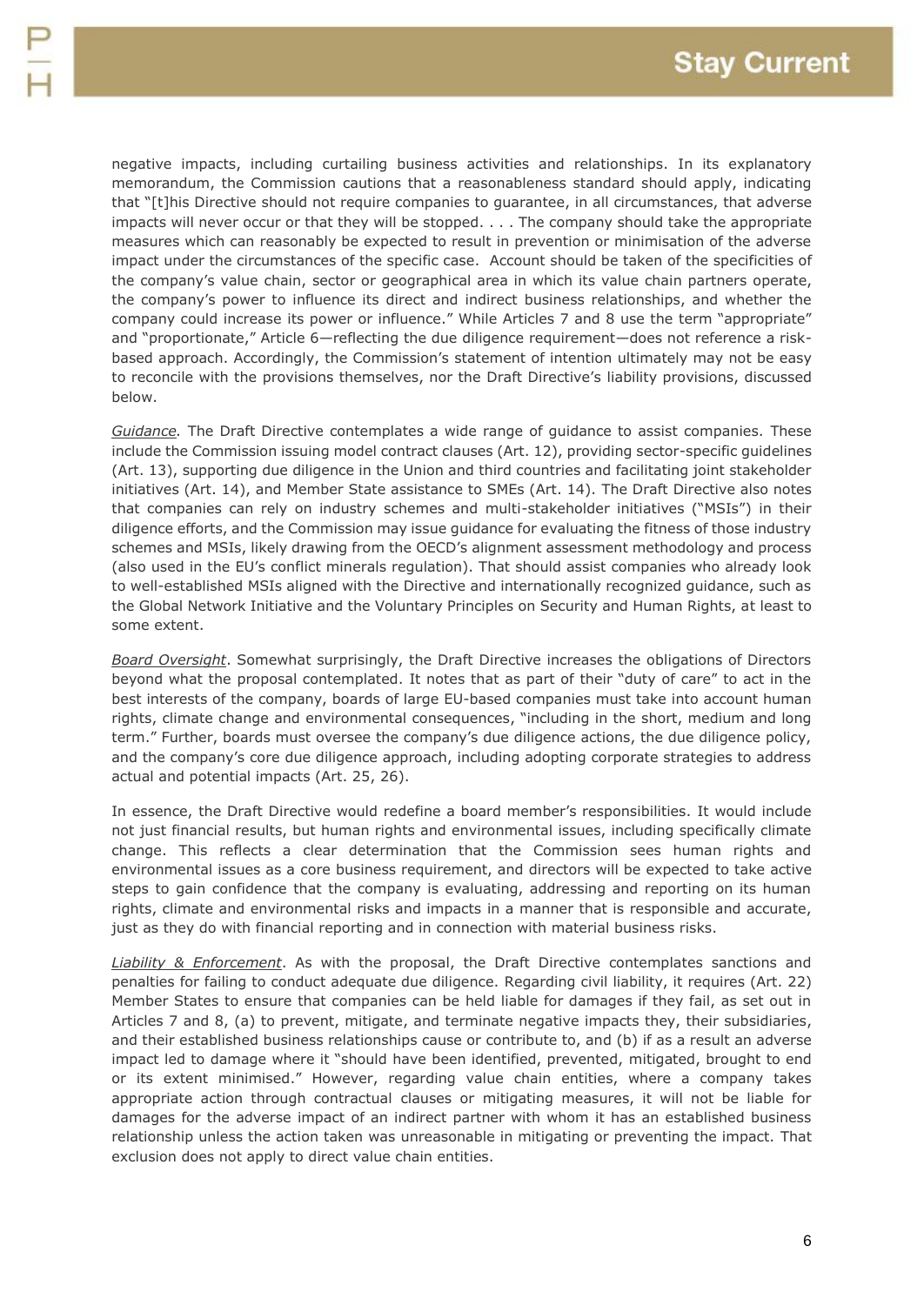This civil liability provision is significant. Although the Commission acknowledges that it will be difficult to prevent all risks through global value chains, the Draft Directive essentially eradicates the concept of parent liability. It also makes companies potentially liable for the acts of value chain partners in the first tier and beyond it where the company does not act to appropriately identify risks and/or take appropriate preventative actions. For non-EU companies, it also means that they potentially could be held civilly liable in EU courts for acts that they, their subsidiaries, and value chain entities commit. In addition, there could be a rise in litigation initiated against Directors, for non-compliance with the further duties placed on them by the Directive (as noted above).

Further, as with the proposal, Member States will be required to establish a supervisory authority that will monitor the activities of regulated companies, and can act when substantiated concerns are raised (Art. 17). Companies will be regulated in the Member State where they have a registered office, and if they have branches in multiple states (or do not have a branch) by the Member State where they generate the most revenue (Art. 17). Member States can conduct investigations where they believe breaches by a company of its obligations have occurred. Where a violation exists, the company may have a period of time to take remedial action, though the company still may be subject to fines (which will be based on the company's turnover (Art. 20)) and civil liability (Art. 22). Member States also must allow individuals and entities to raise "substantiated concerns"—where there is a reason to believe, based on objective facts, that a company is failing to comply with domestic laws that carry out the Directive—and ensure they have access to a court or other impartial body to raise their concerns (Art. 19). There is no clear line of what may be a "substantiated concern," however, which is likely at least part of the reason the Commission proposes to set up a network of supervisory authorities to help coordinate oversight and the sharing of practices (Art. 21).

## **Next steps**

The text of the Commission will now be presented to both the Council of the European Union and the European Parliament, and they must come to an agreement on a consolidated text. We can expect a great deal of formal and informal discussion between the Council and the European Parliament, which may delay adoption of a final, agreed text. However, in light of the broad support for mandatory human rights due diligence and corporate accountability—evidenced in the increasing adoption by Member States of such legislation—we believe that it is more a question of "when" than "if" the Directive will be adopted. It is expected that, once the Directive is adopted, EU Member States will have two years to transpose it in their national legislation. While large EU and non-EU based companies covered by the Directive—those with more than 500 full-time employees and more than €150 million in annual turnover—will have compliance obligations within two years of the Directive's adoption, smaller companies covered because of their sectors will have three years to comply after the Directive is adopted (Art. 30).

## **Implications**

While somewhat narrower than originally contemplated in several important respects, the Directive would be groundbreaking if adopted. Most companies based or operating in the EU, even major multi-national entities, do not currently have the full scope of systems and processes to meet the demands of the law. It would include due diligence of all relevant company affiliates, and ongoing upstream and downstream due diligence around core products; that will almost certainly mean that human rights and environmental risks would have to be assessed through standalone activities and by including substantive indicators in day-to-day transactions and business dealings. It would require human rights and environmental risk prioritization, concerned and systematic efforts to mitigate identified risks, and new programs to evaluate the extent to which those efforts are working in practice. There would be new processes required to gather information and report it to boards of directors, who will have new duties and responsibilities, and will require individuals with sufficient proficiency in relevant human rights and environmental matters to evaluate the diligence approach, the importance of the risks identified, and the strength of responsive measures.